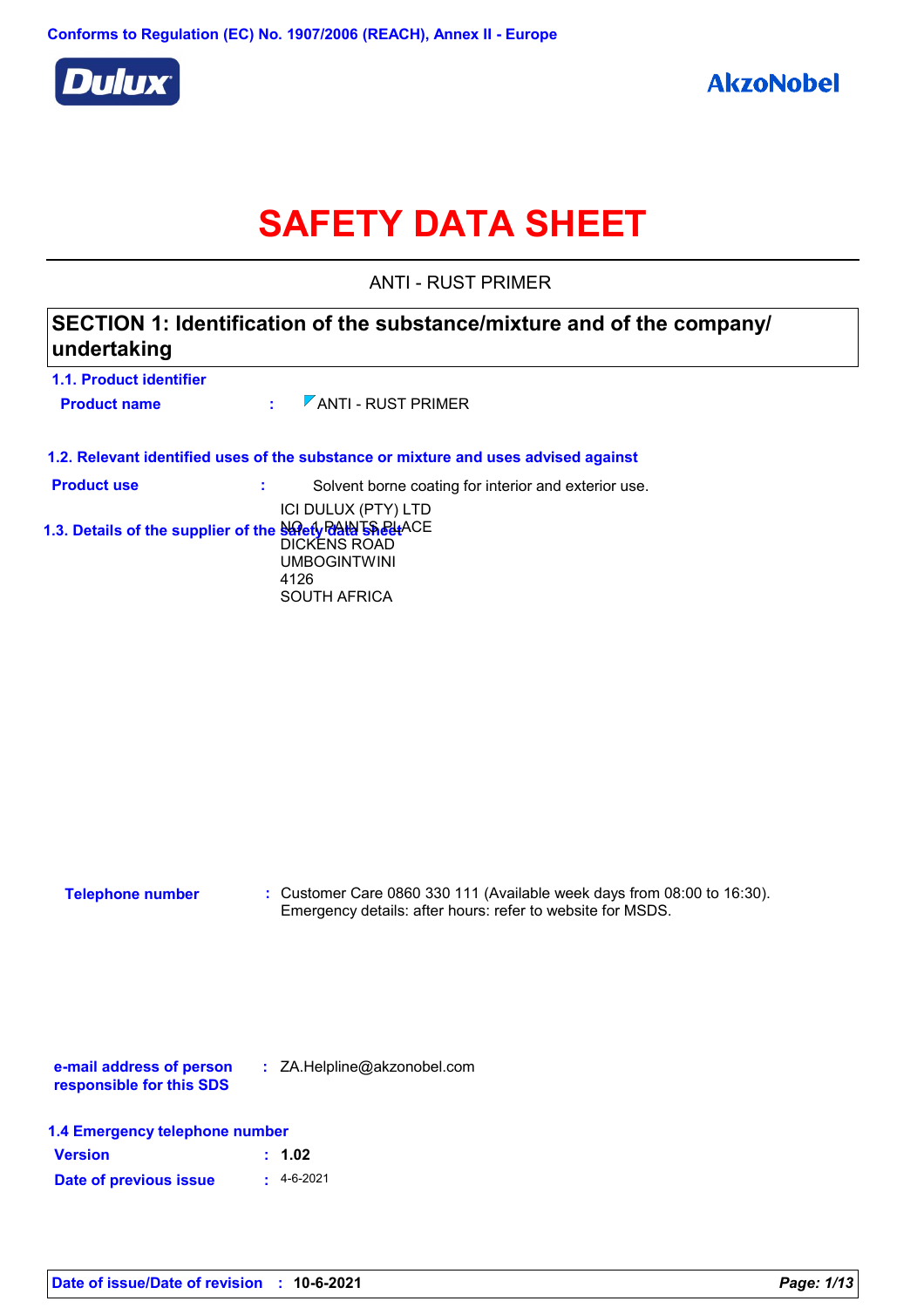### **SECTION 2: Hazards identification**

| SECTION 2: Hazards Identification                    |                                                                                                                         |
|------------------------------------------------------|-------------------------------------------------------------------------------------------------------------------------|
| 2.1 Classification of the substance or mixture       |                                                                                                                         |
| <b>Product definition</b>                            | : Mixture                                                                                                               |
|                                                      | <b>Classification according to Regulation (EC) No. 1272/2008 [CLP/GHS]</b>                                              |
| <b>Skin Sens. 1, H317</b><br>Aquatic Chronic 3, H412 |                                                                                                                         |
|                                                      | The product is classified as hazardous according to Regulation (EC) 1272/2008 as amended.                               |
| <b>Ingredients of unknown</b><br>toxicity            | $: 0\%$                                                                                                                 |
| <b>Ingredients of unknown</b><br>ecotoxicity         | $: 0\%$                                                                                                                 |
|                                                      | See Section 16 for the full text of the H statements declared above.                                                    |
|                                                      | See Section 11 for more detailed information on health effects and symptoms.                                            |
|                                                      |                                                                                                                         |
| 2.2 Label elements                                   |                                                                                                                         |
| <b>Hazard pictograms</b>                             |                                                                                                                         |
|                                                      |                                                                                                                         |
|                                                      |                                                                                                                         |
|                                                      |                                                                                                                         |
| <b>Signal word</b>                                   | : Warning                                                                                                               |
| <b>Hazard statements</b>                             | : H317 - May cause an allergic skin reaction.<br>H412 - Harmful to aquatic life with long lasting effects.              |
| <b>Precautionary statements</b>                      |                                                                                                                         |
| <b>General</b>                                       | : P102 - Keep out of reach of children.<br>P101 - If medical advice is needed, have product container or label at hand. |
| <b>Prevention</b>                                    | : P262 - Do not get in eyes, on skin, or on clothing.                                                                   |
| <b>Response</b>                                      | : P312 - Call a POISON CENTER or doctor/physician if you feel unwell.                                                   |
| <b>Storage</b>                                       | : Not applicable.                                                                                                       |
|                                                      |                                                                                                                         |

P501 - Dispose of contents and container in accordance with all local, regional, national or international regulations.

**Hazardous ingredients :** C(M)IT/MIT(3:1)

**Disposal :**

methylisothiazolinone Warning! Hazardous respirable droplets may be formed when sprayed. Do not breathe spray or mist.

**Annex XVII - Restrictions on the manufacture, placing on the market and use of certain dangerous :** Not applicable.

**Containers to be fitted with child-resistant fastenings** Not applicable. **: Special packaging requirements substances, mixtures and articles**

**Tactile warning of danger : Not applicable.** 

#### **2.3 Other hazards**

| <b>Product meets the criteria</b><br>for PBT or vPvB according<br>to Regulation (EC) No.<br><b>1907/2006, Annex XIII</b> | ÷ |               |
|--------------------------------------------------------------------------------------------------------------------------|---|---------------|
| Other hazards which do<br>not result in classification                                                                   |   | : None known. |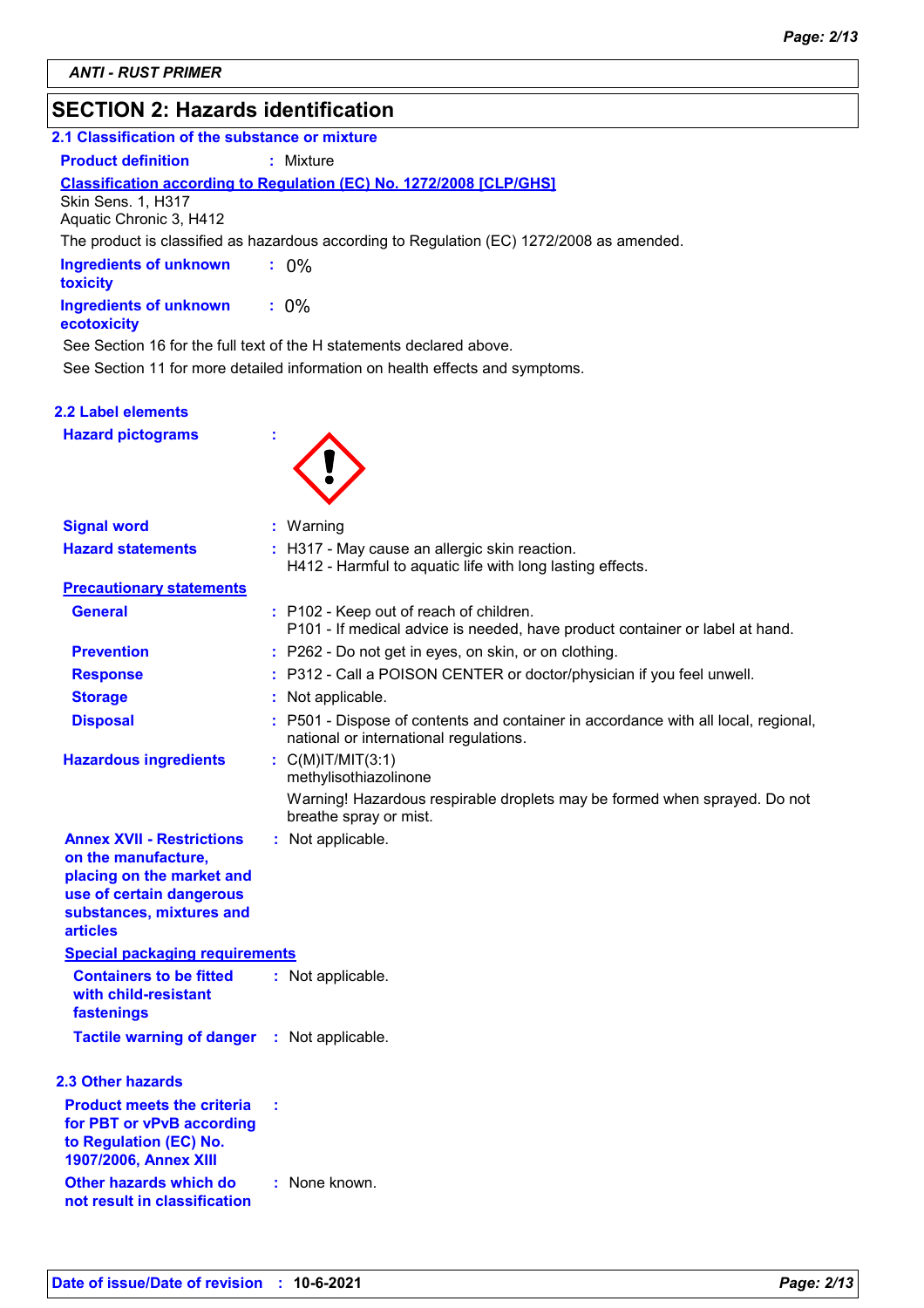### **SECTION 3: Composition/information on ingredients**

| <b>3.2 Mixtures</b>            | : Mixture                                                                                  |         |                                                                                                                                                                                                                                                                                       |             |
|--------------------------------|--------------------------------------------------------------------------------------------|---------|---------------------------------------------------------------------------------------------------------------------------------------------------------------------------------------------------------------------------------------------------------------------------------------|-------------|
| <b>Product/ingredient name</b> | <b>Identifiers</b>                                                                         | $\%$    | <b>Regulation (EC) No.</b><br>1272/2008 [CLP]                                                                                                                                                                                                                                         | <b>Type</b> |
| trizinc bis(orthophosphate)    | IREACH #:<br>01-2119485044-40<br>EC: 231-944-3<br>CAS: 7779-90-0<br>Index:<br>030-011-00-6 | l≤2,2   | Aquatic Acute 1, H400 (M=1)<br>Aquatic Chronic 1, H410 (M=1)                                                                                                                                                                                                                          | $[1]$       |
| $C(M)$ IT/MIT $(3:1)$          | REACH #:<br>01-2120764691-48<br>CAS: 55965-84-9<br>Index:<br>l613-167-00-5                 | ≤0,0027 | Acute Tox. 3, H301<br>Acute Tox. 2, H310<br>Acute Tox. 2, H330<br>Skin Corr. 1C, H314<br>Eye Dam. 1, H318<br>Skin Sens. 1A, H317<br>Aquatic Acute 1, H400 (M=100)<br>Aquatic Chronic 1, H410 (M=100)<br>See Section 16 for<br>the full text of the H<br>statements declared<br>above. | $[1]$       |

There are no additional ingredients present which, within the current knowledge of the supplier and in the

concentrations applicable, are classified as hazardous to health or the environment, are PBTs, vPvBs or Substances of equivalent concern, or have been assigned a workplace exposure limit and hence require reporting in this section.

**Type** 

[1] Substance classified with a health or environmental hazard

[2] Substance with a workplace exposure limit

[3] Substance meets the criteria for PBT according to Regulation (EC) No. 1907/2006, Annex XIII

[4] Substance meets the criteria for vPvB according to Regulation (EC) No. 1907/2006, Annex XIII

[5] Substance of equivalent concern

[6] Additional disclosure due to company policy

Occupational exposure limits, if available, are listed in Section 8.

### **SECTION 4: First aid measures**

#### **4.1 Description of first aid measures**

| <b>General</b>                    | : In all cases of doubt, or when symptoms persist, seek medical attention. Never give<br>anything by mouth to an unconscious person. If unconscious, place in recovery<br>position and seek medical advice.                                                              |
|-----------------------------------|--------------------------------------------------------------------------------------------------------------------------------------------------------------------------------------------------------------------------------------------------------------------------|
| <b>Eye contact</b>                | : Remove contact lenses, irrigate copiously with clean, fresh water, holding the<br>eyelids apart for at least 10 minutes and seek immediate medical advice.                                                                                                             |
| <b>Inhalation</b>                 | : Remove to fresh air. Keep person warm and at rest. If not breathing, if breathing is<br>irregular or if respiratory arrest occurs, provide artificial respiration or oxygen by<br>trained personnel.                                                                   |
| <b>Skin contact</b>               | : Remove contaminated clothing and shoes. Wash skin thoroughly with soap and<br>water or use recognised skin cleanser. Do NOT use solvents or thinners.                                                                                                                  |
| <b>Ingestion</b>                  | : If swallowed, seek medical advice immediately and show the container or label.<br>Keep person warm and at rest. Do NOT induce vomiting.                                                                                                                                |
| <b>Protection of first-aiders</b> | : No action shall be taken involving any personal risk or without suitable training. It<br>may be dangerous to the person providing aid to give mouth-to-mouth resuscitation.<br>Wash contaminated clothing thoroughly with water before removing it, or wear<br>gloves. |

#### **4.2 Most important symptoms and effects, both acute and delayed**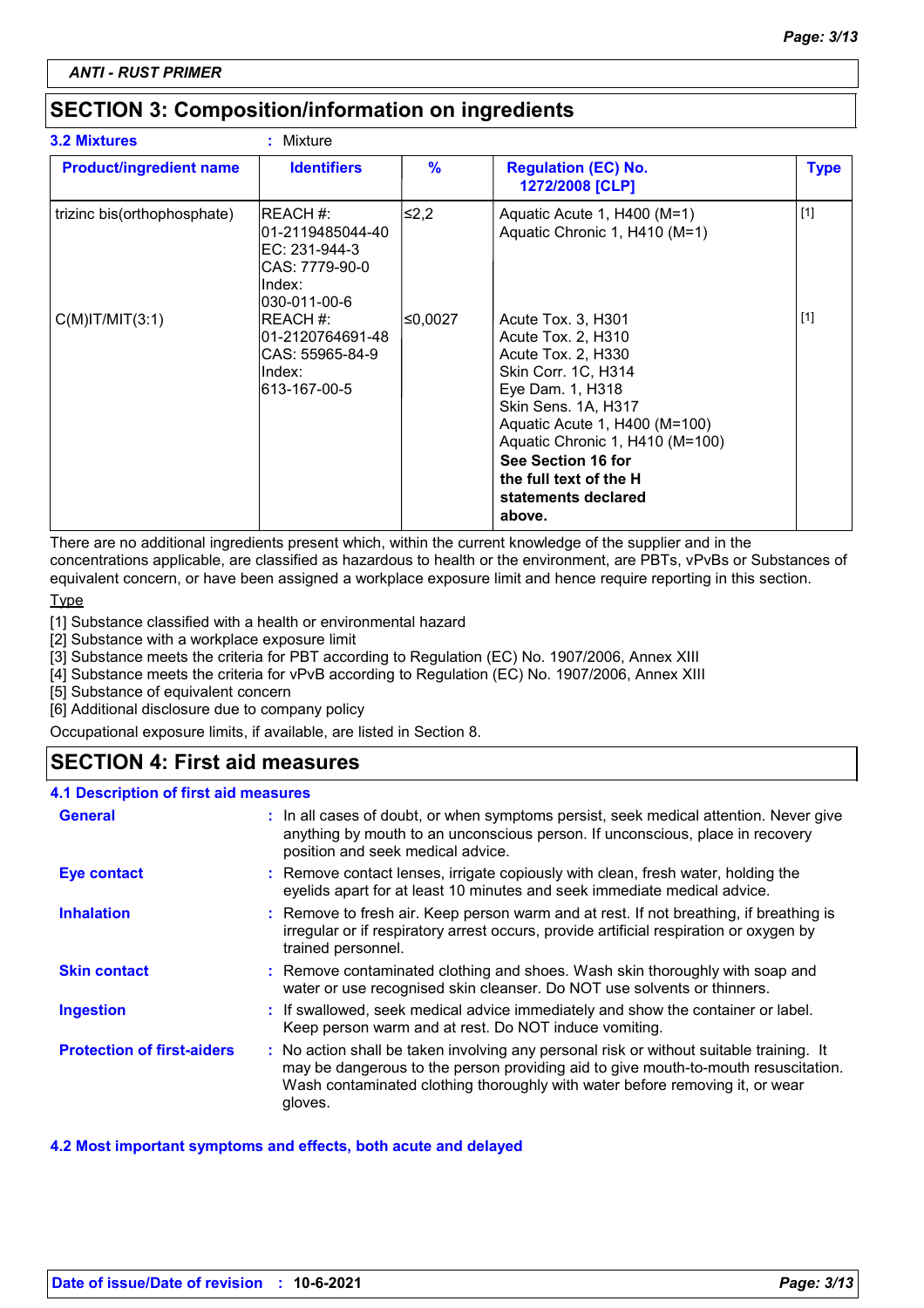*ANTI - RUST PRIMER*

### **SECTION 4: First aid measures**

There are no data available on the mixture itself. The mixture has been assessed following the conventional method of the CLP Regulation (EC) No 1272/2008 and is classified for toxicological properties accordingly. See Sections 2 and 3 for details.

Exposure to component solvent vapour concentrations in excess of the stated occupational exposure limit may result in adverse health effects such as mucous membrane and respiratory system irritation and adverse effects on the kidneys, liver and central nervous system. Symptoms and signs include headache, dizziness, fatigue, muscular weakness, drowsiness and, in extreme cases, loss of consciousness.

Solvents may cause some of the above effects by absorption through the skin. Repeated or prolonged contact with the mixture may cause removal of natural fat from the skin, resulting in non-allergic contact dermatitis and absorption through the skin.

If splashed in the eyes, the liquid may cause irritation and reversible damage.

Ingestion may cause nausea, diarrhea and vomiting.

This takes into account, where known, delayed and immediate effects and also chronic effects of components from short-term and long-term exposure by oral, inhalation and dermal routes of exposure and eye contact.

Contains C(M)IT/MIT(3:1), methylisothiazolinone. May produce an allergic reaction.

#### **4.3 Indication of any immediate medical attention and special treatment needed**

| <b>Notes to physician</b>  | : Treat symptomatically. Contact poison treatment specialist immediately if large<br>quantities have been ingested or inhaled. |
|----------------------------|--------------------------------------------------------------------------------------------------------------------------------|
| <b>Specific treatments</b> | :   No specific treatment.                                                                                                     |

See toxicological information (Section 11)

#### **SECTION 5: Firefighting measures** Recommended: alcohol-resistant foam, CO₂, powders, water spray. **: :** Do not use water jet. **Hazardous combustion products Hazards from the substance or mixture Special protective equipment for fire-fighters 5.1 Extinguishing media :** Fire will produce dense black smoke. Exposure to decomposition products may **:** Decomposition products may include the following materials: carbon monoxide, **:** Appropriate breathing apparatus may be required. **Suitable extinguishing media Unsuitable extinguishing media 5.2 Special hazards arising from the substance or mixture 5.3 Advice for firefighters Special protective actions for fire-fighters :** Cool closed containers exposed to fire with water. Do not release runoff from fire to cause a health hazard. drains or watercourses. carbon dioxide, smoke, oxides of nitrogen.

### **SECTION 6: Accidental release measures**

|                                         | 6.1 Personal precautions, protective equipment and emergency procedures                                                                                                                                              |
|-----------------------------------------|----------------------------------------------------------------------------------------------------------------------------------------------------------------------------------------------------------------------|
| For non-emergency<br>personnel          | : Exclude sources of ignition and ventilate the area. Avoid breathing vapour or mist.<br>Refer to protective measures listed in sections 7 and 8.                                                                    |
| For emergency responders                | If specialised clothing is required to deal with the spillage, take note of any<br>÷<br>information in Section 8 on suitable and unsuitable materials. See also the<br>information in "For non-emergency personnel". |
| <b>6.2 Environmental</b><br>precautions | : Do not allow to enter drains or watercourses. If the product contaminates lakes,<br>rivers, or sewers, inform the appropriate authorities in accordance with local<br>regulations.                                 |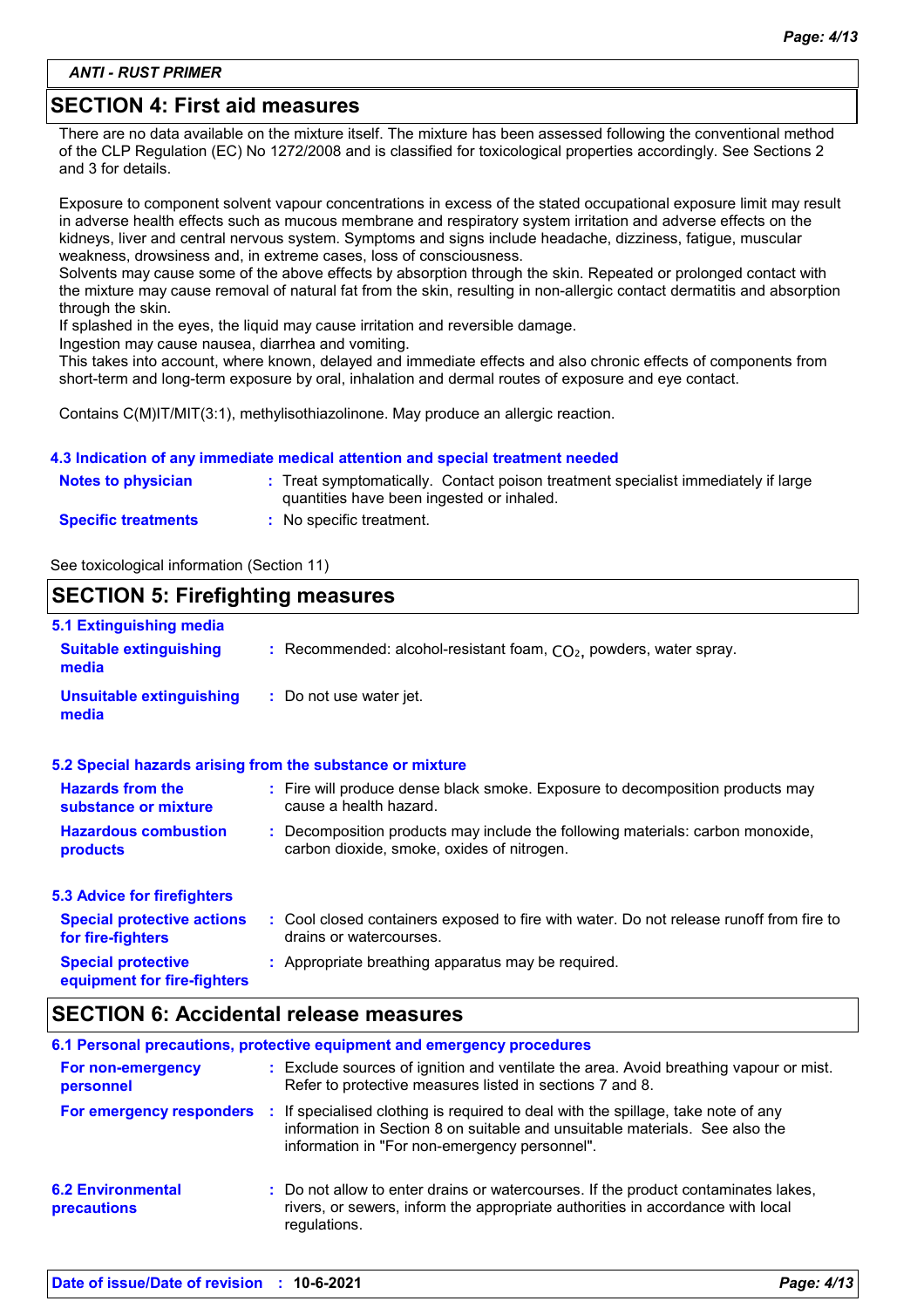### **SECTION 6: Accidental release measures**

| 6.3 Methods and material<br>for containment and<br>cleaning up | : Contain and collect spillage with non-combustible, absorbent material e.g. sand,<br>earth, vermiculite or diatomaceous earth and place in container for disposal<br>according to local regulations (see Section 13). Preferably clean with a detergent.<br>Avoid using solvents. |
|----------------------------------------------------------------|------------------------------------------------------------------------------------------------------------------------------------------------------------------------------------------------------------------------------------------------------------------------------------|
| 6.4 Reference to other<br><b>sections</b>                      | : See Section 1 for emergency contact information.<br>See Section 8 for information on appropriate personal protective equipment.<br>See Section 13 for additional waste treatment information.                                                                                    |

### **SECTION 7: Handling and storage**

The information in this section contains generic advice and guidance. The list of Identified Uses in Section 1 should be consulted for any available use-specific information provided in the Exposure Scenario(s).

| <b>7.1 Precautions for safe</b><br>handling | : Prevent the creation of flammable or explosive concentrations of vapours in air and<br>avoid vapour concentrations higher than the occupational exposure limits.<br>In addition, the product should only be used in areas from which all naked lights and<br>other sources of ignition have been excluded. Electrical equipment should be<br>protected to the appropriate standard.<br>Mixture may charge electrostatically: always use earthing leads when transferring<br>from one container to another.<br>Operators should wear antistatic footwear and clothing and floors should be of the<br>conducting type.<br>Keep away from heat, sparks and flame. No sparking tools should be used.<br>Avoid contact with skin and eyes. Avoid the inhalation of dust, particulates, spray or<br>mist arising from the application of this mixture. Avoid inhalation of dust from<br>sanding.<br>Eating, drinking and smoking should be prohibited in areas where this material is<br>handled, stored and processed.<br>Put on appropriate personal protective equipment (see Section 8).<br>Never use pressure to empty. Container is not a pressure vessel.<br>Always keep in containers made from the same material as the original one.<br>Comply with the health and safety at work laws.<br>Do not allow to enter drains or watercourses.<br>Information on fire and explosion protection<br>Vapours are heavier than air and may spread along floors. Vapours may form<br>explosive mixtures with air. |
|---------------------------------------------|--------------------------------------------------------------------------------------------------------------------------------------------------------------------------------------------------------------------------------------------------------------------------------------------------------------------------------------------------------------------------------------------------------------------------------------------------------------------------------------------------------------------------------------------------------------------------------------------------------------------------------------------------------------------------------------------------------------------------------------------------------------------------------------------------------------------------------------------------------------------------------------------------------------------------------------------------------------------------------------------------------------------------------------------------------------------------------------------------------------------------------------------------------------------------------------------------------------------------------------------------------------------------------------------------------------------------------------------------------------------------------------------------------------------------------------------------------------------------------------------------------------|
|---------------------------------------------|--------------------------------------------------------------------------------------------------------------------------------------------------------------------------------------------------------------------------------------------------------------------------------------------------------------------------------------------------------------------------------------------------------------------------------------------------------------------------------------------------------------------------------------------------------------------------------------------------------------------------------------------------------------------------------------------------------------------------------------------------------------------------------------------------------------------------------------------------------------------------------------------------------------------------------------------------------------------------------------------------------------------------------------------------------------------------------------------------------------------------------------------------------------------------------------------------------------------------------------------------------------------------------------------------------------------------------------------------------------------------------------------------------------------------------------------------------------------------------------------------------------|

#### **7.2 Conditions for safe storage, including any incompatibilities**

Store in accordance with local regulations.

#### **Notes on joint storage**

Keep away from: oxidising agents, strong alkalis, strong acids.

#### **Additional information on storage conditions**

Observe label precautions. Store in a dry, cool and well-ventilated area. Keep away from heat and direct sunlight. Keep away from sources of ignition. No smoking. Prevent unauthorised access. Containers that have been opened must be carefully resealed and kept upright to prevent leakage.

| 7.3 Specific end use(s)                               |                  |
|-------------------------------------------------------|------------------|
| <b>Recommendations</b>                                | : Not available. |
| <b>Industrial sector specific</b><br><b>solutions</b> | : Not available. |

### **SECTION 8: Exposure controls/personal protection**

The information in this section contains generic advice and guidance. Information is provided based on typical anticipated uses of the product. Additional measures might be required for bulk handling or other uses that could significantly increase worker exposure or environmental releases.

#### **8.1 Control parameters**

#### **Occupational exposure limits**

No exposure limit value known.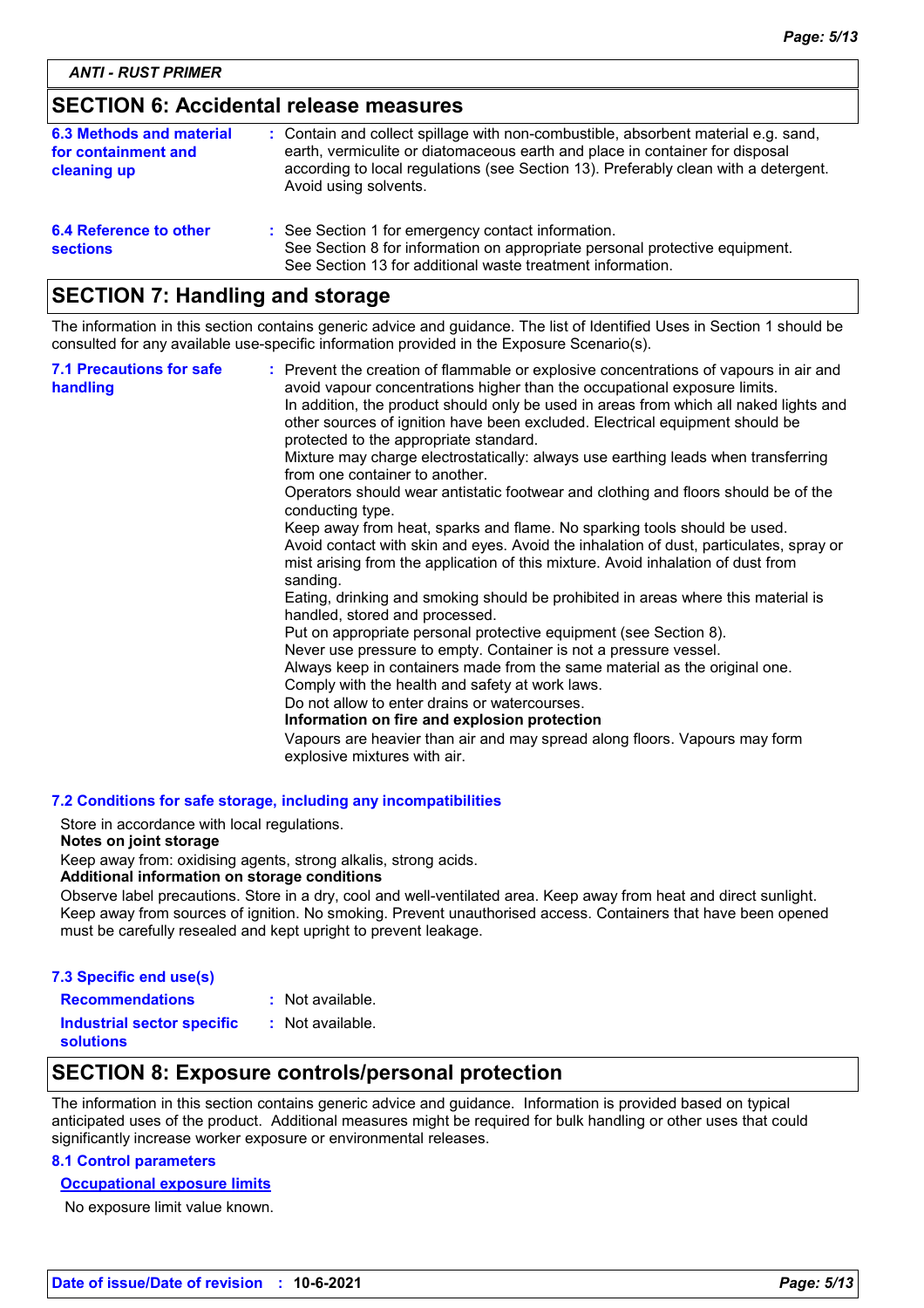# **SECTION 8: Exposure controls/personal protection**

| <b>Recommended monitoring</b><br>procedures       | : If this product contains ingredients with exposure limits, personal, workplace<br>atmosphere or biological monitoring may be required to determine the effectiveness<br>of the ventilation or other control measures and/or the necessity to use respiratory<br>protective equipment. Reference should be made to monitoring standards, such as<br>the following: European Standard EN 689 (Workplace atmospheres - Guidance for<br>the assessment of exposure by inhalation to chemical agents for comparison with<br>limit values and measurement strategy) European Standard EN 14042 (Workplace<br>atmospheres - Guide for the application and use of procedures for the assessment<br>of exposure to chemical and biological agents) European Standard EN 482<br>(Workplace atmospheres - General requirements for the performance of procedures<br>for the measurement of chemical agents) Reference to national guidance<br>documents for methods for the determination of hazardous substances will also be<br>required. |
|---------------------------------------------------|------------------------------------------------------------------------------------------------------------------------------------------------------------------------------------------------------------------------------------------------------------------------------------------------------------------------------------------------------------------------------------------------------------------------------------------------------------------------------------------------------------------------------------------------------------------------------------------------------------------------------------------------------------------------------------------------------------------------------------------------------------------------------------------------------------------------------------------------------------------------------------------------------------------------------------------------------------------------------------------------------------------------------------|
| <b>DNELS/DMELS</b>                                |                                                                                                                                                                                                                                                                                                                                                                                                                                                                                                                                                                                                                                                                                                                                                                                                                                                                                                                                                                                                                                    |
| No DNELs/DMELs available.                         |                                                                                                                                                                                                                                                                                                                                                                                                                                                                                                                                                                                                                                                                                                                                                                                                                                                                                                                                                                                                                                    |
| <b>PNECs</b>                                      |                                                                                                                                                                                                                                                                                                                                                                                                                                                                                                                                                                                                                                                                                                                                                                                                                                                                                                                                                                                                                                    |
| No PNECs available                                |                                                                                                                                                                                                                                                                                                                                                                                                                                                                                                                                                                                                                                                                                                                                                                                                                                                                                                                                                                                                                                    |
| <b>8.2 Exposure controls</b>                      |                                                                                                                                                                                                                                                                                                                                                                                                                                                                                                                                                                                                                                                                                                                                                                                                                                                                                                                                                                                                                                    |
| <b>Appropriate engineering</b><br><b>controls</b> | : Provide adequate ventilation. Where reasonably practicable, this should be<br>achieved by the use of local exhaust ventilation and good general extraction. If<br>these are not sufficient to maintain concentrations of particulates and solvent<br>vapours below the OEL, suitable respiratory protection must be worn.                                                                                                                                                                                                                                                                                                                                                                                                                                                                                                                                                                                                                                                                                                        |
| <b>Individual protection measures</b>             |                                                                                                                                                                                                                                                                                                                                                                                                                                                                                                                                                                                                                                                                                                                                                                                                                                                                                                                                                                                                                                    |
| <b>Hygiene measures</b>                           | : Wash hands, forearms and face thoroughly after handling chemical products, before<br>eating, smoking and using the lavatory and at the end of the working period.<br>Appropriate techniques should be used to remove potentially contaminated clothing.<br>Contaminated work clothing should not be allowed out of the workplace. Wash<br>contaminated clothing before reusing. Ensure that eyewash stations and safety<br>showers are close to the workstation location.                                                                                                                                                                                                                                                                                                                                                                                                                                                                                                                                                        |
| <b>Eye/face protection</b>                        | : Use safety eyewear designed to protect against splash of liquids.                                                                                                                                                                                                                                                                                                                                                                                                                                                                                                                                                                                                                                                                                                                                                                                                                                                                                                                                                                |
| <b>Skin protection</b>                            |                                                                                                                                                                                                                                                                                                                                                                                                                                                                                                                                                                                                                                                                                                                                                                                                                                                                                                                                                                                                                                    |
| <b>Hand protection</b>                            |                                                                                                                                                                                                                                                                                                                                                                                                                                                                                                                                                                                                                                                                                                                                                                                                                                                                                                                                                                                                                                    |
| <b>Gloves</b>                                     | : When prolonged or frequently repeated contact may occur, a glove with a protection<br>class of 6 (breakthrough time >480 minutes according to EN374) is recommended.<br>Recommended gloves: Viton $\circledR$ or Nitrile, thickness $\geq 0.38$ mm.<br>When only brief contact is expected, a glove with protection class of 2 or higher<br>(breakthrough time > 30 minutes according to EN374) is recommended.<br>Recommended gloves: Nitrile, thickness ≥ 0.12 mm.<br>Gloves should be replaced regularly and if there is any sign of damage to the glove<br>material.                                                                                                                                                                                                                                                                                                                                                                                                                                                         |
|                                                   | The performance or effectiveness of the glove may be reduced by physical/chemical<br>damage and poor maintenance.                                                                                                                                                                                                                                                                                                                                                                                                                                                                                                                                                                                                                                                                                                                                                                                                                                                                                                                  |
| <b>Body protection</b>                            | : Personnel should wear antistatic clothing made of natural fibres or of high-<br>temperature-resistant synthetic fibres.                                                                                                                                                                                                                                                                                                                                                                                                                                                                                                                                                                                                                                                                                                                                                                                                                                                                                                          |
| <b>Other skin protection</b>                      | : Appropriate footwear and any additional skin protection measures should be<br>selected based on the task being performed and the risks involved and should be<br>approved by a specialist before handling this product.                                                                                                                                                                                                                                                                                                                                                                                                                                                                                                                                                                                                                                                                                                                                                                                                          |
| <b>Respiratory protection</b>                     | : If workers are exposed to concentrations above the exposure limit, they must use<br>appropriate, certified respirators.                                                                                                                                                                                                                                                                                                                                                                                                                                                                                                                                                                                                                                                                                                                                                                                                                                                                                                          |
|                                                   | <b>OLD LEAD-BASED PAINTS:</b>                                                                                                                                                                                                                                                                                                                                                                                                                                                                                                                                                                                                                                                                                                                                                                                                                                                                                                                                                                                                      |
|                                                   | When surfaces are to be prepared for painting, account should be taken of the age<br>of the property and the possibility that lead-pigmented paint might be present. There<br>is a possibility that ingestion or inhalation of scrapings or dust arising from the<br>preparation work could cause health effects. As a working rule you should assume<br>that this will be the case if the age of the property is pre 1960.                                                                                                                                                                                                                                                                                                                                                                                                                                                                                                                                                                                                        |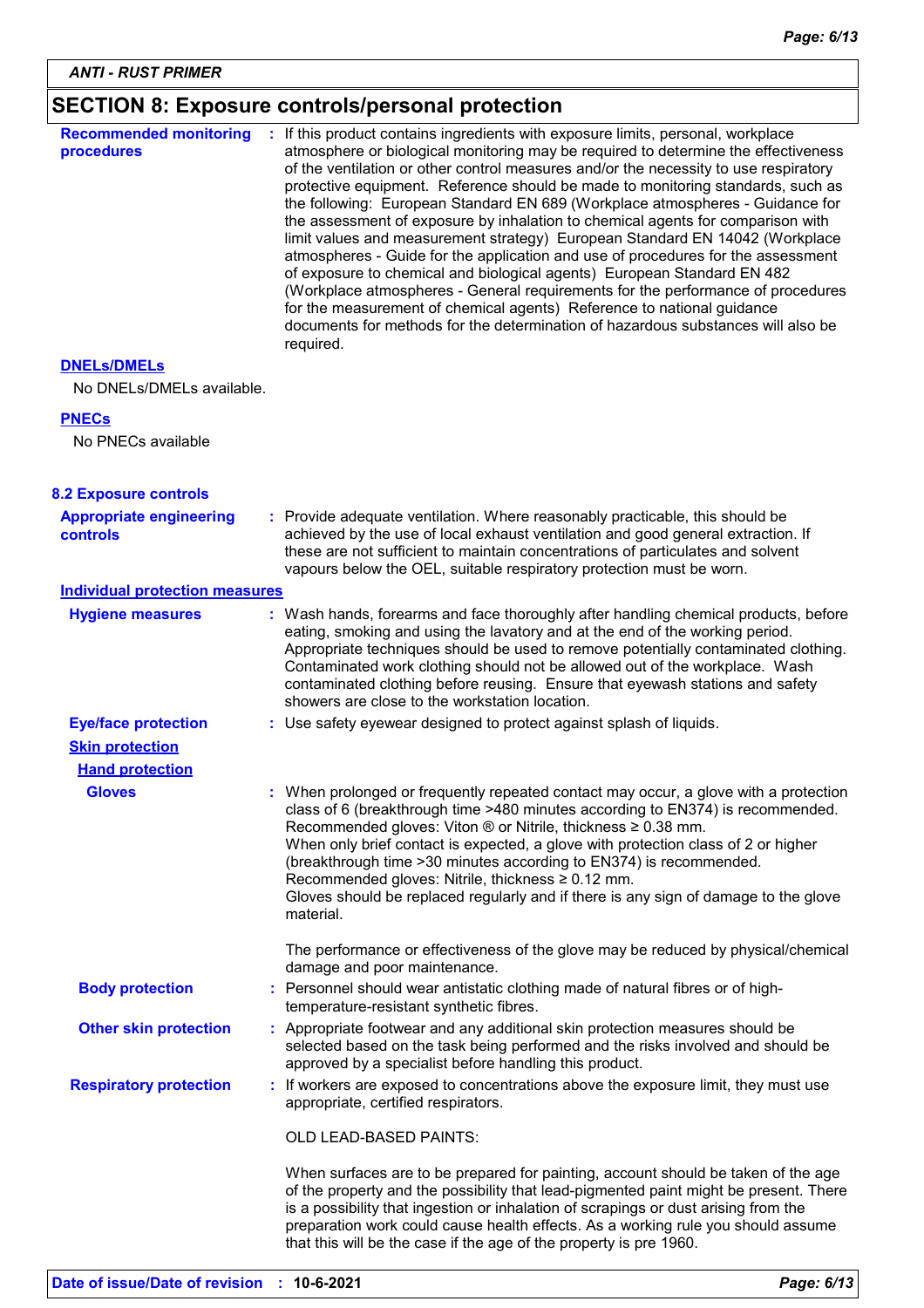### **SECTION 8: Exposure controls/personal protection**

|                                                  | Where possible wet sanding or chemical stripping methods should be used with<br>surfaces of this type to avoid the creation of dust. When dry sanding cannot be<br>avoided, and effective local exhaust ventilation is not available, it is recommended<br>that a dust respirator is worn, that is approved for use with lead dusts, and its type<br>selected on the basis of the COSHH assessment, taking into account the<br>Workplace Exposure Limit for lead in air. Furthermore, steps should be taken to<br>ensure containment of the dusts created, and that all practicable measures are<br>taken to clean up thoroughly all deposits of dusts in and around the affected area.<br>Respiratory protection in case of dust or spray mist formation. (particle filter EN143 |
|--------------------------------------------------|-----------------------------------------------------------------------------------------------------------------------------------------------------------------------------------------------------------------------------------------------------------------------------------------------------------------------------------------------------------------------------------------------------------------------------------------------------------------------------------------------------------------------------------------------------------------------------------------------------------------------------------------------------------------------------------------------------------------------------------------------------------------------------------|
|                                                  | type P2) Respiratory protection in case of vapour formation. (half mask with<br>combination filter A2-P2 til concentrations of 0,5 Vol%.)                                                                                                                                                                                                                                                                                                                                                                                                                                                                                                                                                                                                                                         |
|                                                  | The current Control of Lead at Work Regulations approved code of practice should<br>be consulted for advice on protective clothing and personal hygiene precautions.<br>Care should also be taken to exclude visitors, members of the household and<br>especially children from the affected area, during the actual work and the<br>subsequent clean up operations. All scrapings, dust, etc. should be disposed of by<br>the professional painting contractor as Hazardous Waste.                                                                                                                                                                                                                                                                                               |
|                                                  | Extra precautions will also need to be taken when burning off old lead-based paints<br>because fumes containing lead will be produced. It is recommended that a<br>respirator, approved for use with particulate fumes of lead is selected on the basis<br>of the COSHH assessment, taking into account the Workplace Exposure Limit for<br>lead in air. Similar precautions to those given above about sanding should be taken<br>with reference to protective clothing, disposal of scrapings and dusts, and exclusion<br>of other personnel and especially children from the building during actual work and<br>the subsequent clean up operations.                                                                                                                            |
|                                                  | Avoid the inhalation of dust. Wear suitable face mask if dry sanding. Special<br>precautions should be taken during surface preparation of pre-1960s paint surfaces<br>over wood and metal as they may contain harmful lead.                                                                                                                                                                                                                                                                                                                                                                                                                                                                                                                                                      |
| <b>Environmental exposure</b><br><b>controls</b> | : Do not allow to enter drains or watercourses.                                                                                                                                                                                                                                                                                                                                                                                                                                                                                                                                                                                                                                                                                                                                   |

### **SECTION 9: Physical and chemical properties**

| 9.1. Information on basic physical and chemical properties |                                                          |
|------------------------------------------------------------|----------------------------------------------------------|
| <b>Appearance</b>                                          |                                                          |
| <b>Physical state</b>                                      | : Liquid.                                                |
| <b>Colour</b>                                              | : Various: See label.                                    |
| <b>Odour</b>                                               | : Not available.                                         |
| <b>Odour threshold</b>                                     | : Not available.                                         |
| рH                                                         | : Not available.                                         |
| <b>Melting point/freezing point</b>                        | : Not available.                                         |
| Initial boiling point and boiling<br>range                 | $: 100^{\circ}$ C                                        |
| <b>Flash point</b>                                         | : Not applicable.                                        |
| <b>Evaporation rate</b>                                    | : Not available.                                         |
| <b>Upper/lower flammability or</b><br>explosive limits     | : Not available.                                         |
| <b>Vapour pressure</b>                                     | $:$ Not available.                                       |
| <b>Vapour density</b>                                      | : Not available.                                         |
| <b>Relative density</b>                                    | : 1,215                                                  |
| <b>Solubility(ies)</b>                                     | : Easily soluble in the following materials: cold water. |
| <b>Partition coefficient: n-octanol/</b><br>water          | : Not available.                                         |
| <b>Auto-ignition temperature</b>                           | : Not available.                                         |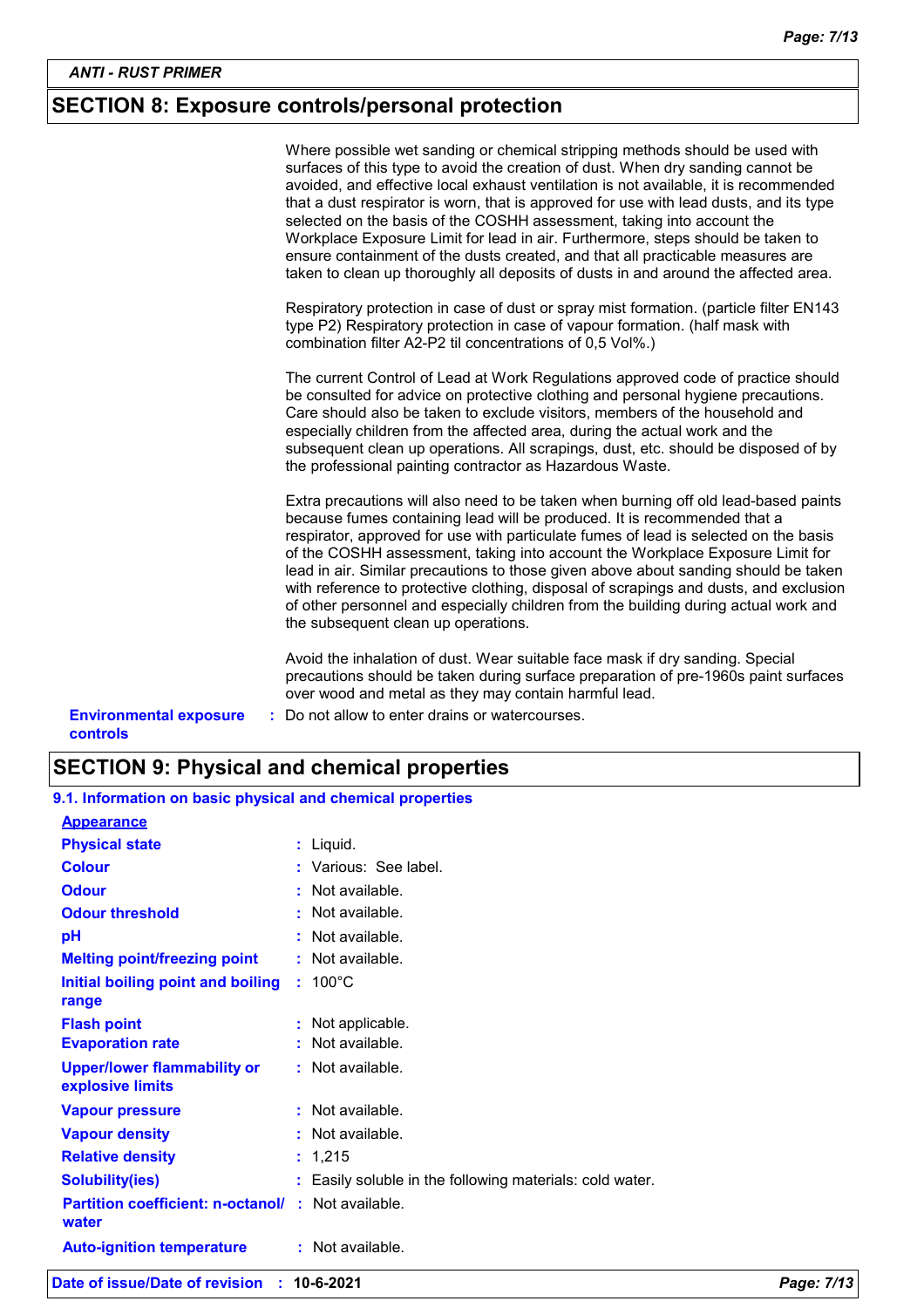### **SECTION 9: Physical and chemical properties**

| <b>Decomposition temperature</b> | : Not available.                                           |
|----------------------------------|------------------------------------------------------------|
| <b>Viscosity</b>                 | : Kinematic (room temperature): $13,17$ cm <sup>2</sup> /s |
| <b>Explosive properties</b>      | : Not available.                                           |
| <b>Oxidising properties</b>      | $:$ Not available.                                         |
| 9.2. Other information           |                                                            |
| <b>Solubility in water</b>       | : Not available.                                           |

# **SECTION 10: Stability and reactivity 10.2 Chemical stability :** Stable under recommended storage and handling conditions (see Section 7). **10.1 Reactivity :** No specific test data related to reactivity available for this product or its ingredients.

| 10.3 Possibility of<br>hazardous reactions      | : Under normal conditions of storage and use, hazardous reactions will not occur.                                                   |
|-------------------------------------------------|-------------------------------------------------------------------------------------------------------------------------------------|
| <b>10.4 Conditions to avoid</b>                 | : When exposed to high temperatures may produce hazardous decomposition<br>products.                                                |
| 10.5 Incompatible materials                     | : Keep away from the following materials to prevent strong exothermic reactions:<br>oxidising agents, strong alkalis, strong acids. |
| <b>10.6 Hazardous</b><br>decomposition products | : Decomposition products may include the following materials: carbon monoxide,<br>carbon dioxide, smoke, oxides of nitrogen.        |

### **SECTION 11: Toxicological information**

#### **11.1 Information on toxicological effects**

There are no data available on the mixture itself. The mixture has been assessed following the conventional method of the CLP Regulation (EC) No 1272/2008 and is classified for toxicological properties accordingly. See Sections 2 and 3 for details.

Exposure to component solvent vapour concentrations in excess of the stated occupational exposure limit may result in adverse health effects such as mucous membrane and respiratory system irritation and adverse effects on the kidneys, liver and central nervous system. Symptoms and signs include headache, dizziness, fatigue, muscular weakness, drowsiness and, in extreme cases, loss of consciousness.

Solvents may cause some of the above effects by absorption through the skin. Repeated or prolonged contact with the mixture may cause removal of natural fat from the skin, resulting in non-allergic contact dermatitis and absorption through the skin.

If splashed in the eyes, the liquid may cause irritation and reversible damage.

Ingestion may cause nausea, diarrhea and vomiting.

This takes into account, where known, delayed and immediate effects and also chronic effects of components from short-term and long-term exposure by oral, inhalation and dermal routes of exposure and eye contact.

Contains C(M)IT/MIT(3:1), methylisothiazolinone. May produce an allergic reaction.

#### **Acute toxicity**

| <b>Product/ingredient name</b> | <b>Result</b> | <b>Species</b> | <b>Dose</b>        | <b>Exposure</b> |
|--------------------------------|---------------|----------------|--------------------|-----------------|
| $C(M)$ IT/MIT $(3:1)$          | LD50 Oral     | Mouse          | $60 \text{ mg/kg}$ |                 |
|                                | LD50 Oral     | Rat            | $53 \text{ mg/kg}$ |                 |
|                                | LD50 Oral     | Rat            | $53 \text{ mg/kg}$ |                 |

**Conclusion/Summary :** Not available.

**Acute toxicity estimates**

N/A

#### **Irritation/Corrosion**

| <b>Product/ingredient name</b> | Result                 | <b>Species</b> | Score | Exposure      | <b>Observation</b> |
|--------------------------------|------------------------|----------------|-------|---------------|--------------------|
| $C(M)$ IT/MIT $(3:1)$          | Skin - Severe irritant | Human          | -     | 10.01 Percent |                    |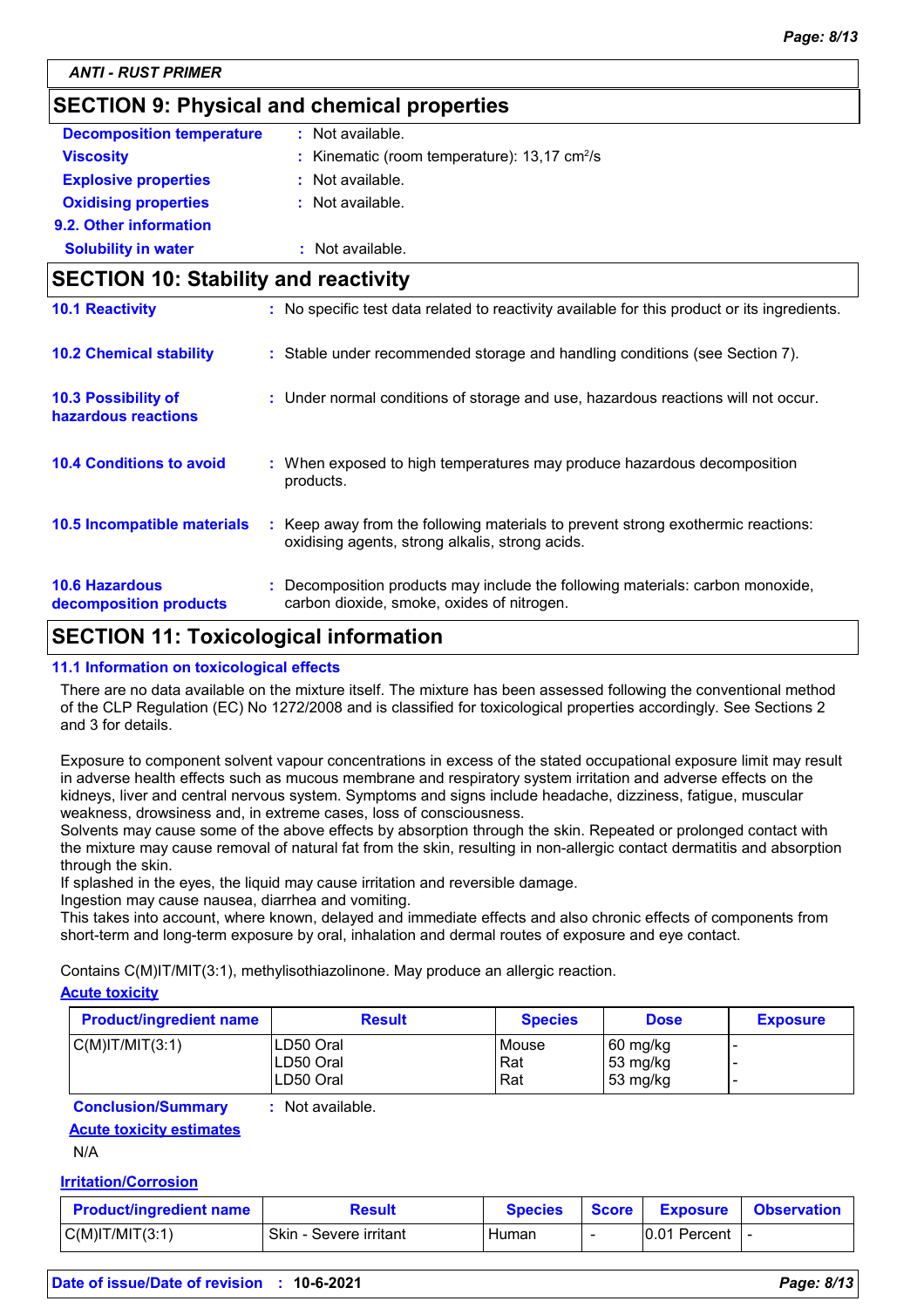*ANTI - RUST PRIMER*

### **SECTION 11: Toxicological information**

| <b>Conclusion/Summary</b>                                 | : Not available. |
|-----------------------------------------------------------|------------------|
| <b>Sensitisation</b>                                      |                  |
| <b>Conclusion/Summary</b>                                 | : Not available. |
| <u>Mutagenicity</u>                                       |                  |
| <b>Conclusion/Summary</b>                                 | : Not available. |
| <b>Carcinogenicity</b>                                    |                  |
| <b>Conclusion/Summary</b>                                 | : Not available. |
| <b>Reproductive toxicity</b>                              |                  |
| <b>Conclusion/Summary</b>                                 | : Not available. |
| <b>Teratogenicity</b>                                     |                  |
| <b>Conclusion/Summary</b>                                 | : Not available. |
| <b>Specific target organ toxicity (single exposure)</b>   |                  |
| Not available.                                            |                  |
| <u>Specific target organ toxicity (repeated exposure)</u> |                  |
| Not available.                                            |                  |
| <u>Aspiration hazard</u>                                  |                  |
|                                                           |                  |

Not available.

**Other information :** : Not available.

### **SECTION 12: Ecological information**

#### **12.1 Toxicity**

There are no data available on the mixture itself. Do not allow to enter drains or watercourses.

The mixture has been assessed following the summation method of the CLP Regulation (EC) No 1272/2008 and is classified for eco-toxicological properties accordingly. See Sections 2 and 3 for details.

| <b>Product/ingredient name</b> | <b>Result</b>                  | <b>Species</b>                       | <b>Exposure</b> |
|--------------------------------|--------------------------------|--------------------------------------|-----------------|
| trizinc bis(orthophosphate)    | Acute EC50 0,21 mg/l           | Daphnia - Ceriodaphnia dubia         | 48 hours        |
|                                | Acute EC50 0,19 mg/l           | Daphnia - Ceriodaphnia<br>reticulata | 48 hours        |
|                                | Acute EC50 0,27 mg/l           | Daphnia - Daphnia pulex              | 48 hours        |
|                                | Acute IC50 0,136 mg/l          | Algae - Selenastrum<br>capricornutum | 172 hours       |
|                                | Acute LC50 1,92 mg/l           | Fish - Oncorhynchus kisutch          | 96 hours        |
|                                | Acute LC50 0,77 mg/l           | Fish - Pimephales promelas           | 96 hours        |
|                                | Acute LC50 0,33 mg/l           | Fish - Thymallus articus             | 96 hours        |
|                                | Acute LC50 90 µg/l Fresh water | Fish - Oncorhynchus mykiss           | 96 hours        |

**Conclusion/Summary :** Not available.

#### **12.2 Persistence and degradability**

**Conclusion/Summary :** Not available.

#### **12.3 Bioaccumulative potential**

| <b>Product/ingredient name</b> | <b>LogP</b> <sub>ow</sub> | <b>BCF</b> | <b>Potential</b> |
|--------------------------------|---------------------------|------------|------------------|
| trizinc bis(orthophosphate)    |                           | 60960      | high             |

#### **12.4 Mobility in soil**

| <b>Soil/water partition</b> | : Not available. |
|-----------------------------|------------------|
| <b>coefficient (Koc)</b>    |                  |
| <b>Mobility</b>             | : Not available. |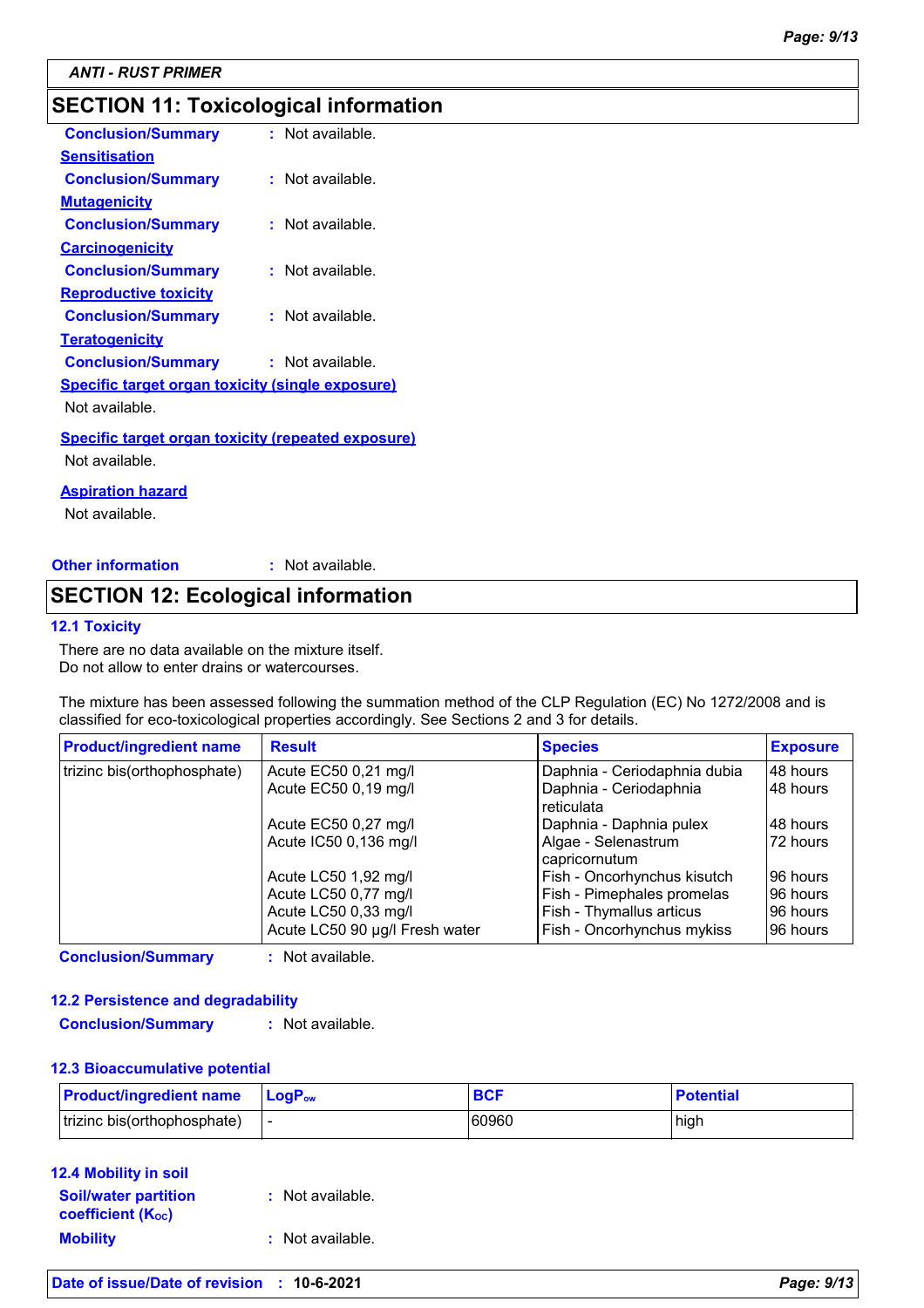### **SECTION 12: Ecological information**

#### **12.5 Results of PBT and vPvB assessment**

This mixture does not contain any substances that are assessed to be a PBT or a vPvB.

**12.6 Other adverse effects** : No known significant effects or critical hazards.

### **SECTION 13: Disposal considerations**

The information in this section contains generic advice and guidance. The list of Identified Uses in Section 1 should be consulted for any available use-specific information provided in the Exposure Scenario(s).

#### **13.1 Waste treatment methods**

| <b>Product</b>                 |                                                                                                                                                                                                                                                                                                                                                  |                                                                                                                                                                                                                                                                                                                                                                                                                                                                                                                                                    |
|--------------------------------|--------------------------------------------------------------------------------------------------------------------------------------------------------------------------------------------------------------------------------------------------------------------------------------------------------------------------------------------------|----------------------------------------------------------------------------------------------------------------------------------------------------------------------------------------------------------------------------------------------------------------------------------------------------------------------------------------------------------------------------------------------------------------------------------------------------------------------------------------------------------------------------------------------------|
| <b>Methods of disposal</b>     |                                                                                                                                                                                                                                                                                                                                                  | The generation of waste should be avoided or minimised wherever possible.<br>Disposal of this product, solutions and any by-products should at all times comply<br>with the requirements of environmental protection and waste disposal legislation<br>and any regional local authority requirements. Dispose of surplus and non-<br>recyclable products via a licensed waste disposal contractor. Waste should not be<br>disposed of untreated to the sewer unless fully compliant with the requirements of<br>all authorities with jurisdiction. |
| <b>Hazardous waste</b>         |                                                                                                                                                                                                                                                                                                                                                  | : The classification of the product may meet the criteria for a hazardous waste.                                                                                                                                                                                                                                                                                                                                                                                                                                                                   |
| <b>Disposal considerations</b> | Do not allow to enter drains or watercourses.<br>Dispose of according to all federal, state and local applicable regulations.<br>If this product is mixed with other wastes, the original waste product code may no<br>longer apply and the appropriate code should be assigned.<br>For further information, contact your local waste authority. |                                                                                                                                                                                                                                                                                                                                                                                                                                                                                                                                                    |
| <b>Packaging</b>               |                                                                                                                                                                                                                                                                                                                                                  |                                                                                                                                                                                                                                                                                                                                                                                                                                                                                                                                                    |
| <b>Methods of disposal</b>     | The generation of waste should be avoided or minimised wherever possible. Waste<br>packaging should be recycled. Incineration or landfill should only be considered<br>when recycling is not feasible.                                                                                                                                           |                                                                                                                                                                                                                                                                                                                                                                                                                                                                                                                                                    |
| <b>Disposal considerations</b> | Using information provided in this safety data sheet, advice should be obtained from<br>÷.<br>the relevant waste authority on the classification of empty containers.<br>Empty containers must be scrapped or reconditioned.<br>Dispose of containers contaminated by the product in accordance with local or<br>national legal provisions.      |                                                                                                                                                                                                                                                                                                                                                                                                                                                                                                                                                    |
| <b>Type of packaging</b>       |                                                                                                                                                                                                                                                                                                                                                  | European waste catalogue (EWC)                                                                                                                                                                                                                                                                                                                                                                                                                                                                                                                     |
| <b>CEPE Paint Guidelines</b>   | 15 01 10*                                                                                                                                                                                                                                                                                                                                        | packaging containing residues of or contaminated by<br>hazardous substances                                                                                                                                                                                                                                                                                                                                                                                                                                                                        |
| <b>Special precautions</b>     |                                                                                                                                                                                                                                                                                                                                                  | This material and its container must be disposed of in a safe way. Care should be<br>taken when handling emptied containers that have not been cleaned or rinsed out.<br>Empty containers or liners may retain some product residues. Avoid dispersal of<br>spilt material and runoff and contact with soil, waterways, drains and sewers.                                                                                                                                                                                                         |

### **SECTION 14: Transport information**

**Information pertaining to IATA and ADN is considered not relevant since the material is not packaged in the correct approved packaging required of these methods of transport.**

|                                            | <b>ADR</b>      | <b>IMDG</b>     |
|--------------------------------------------|-----------------|-----------------|
| 14.1 UN number                             | Not regulated.  | Not regulated.  |
| 14.2 UN proper<br>shipping name            | Not applicable. | Not applicable. |
| <b>14.3 Transport</b><br>hazard class(es)  |                 |                 |
| Date of issue/Date of revision : 10-6-2021 |                 | Page: 10/13     |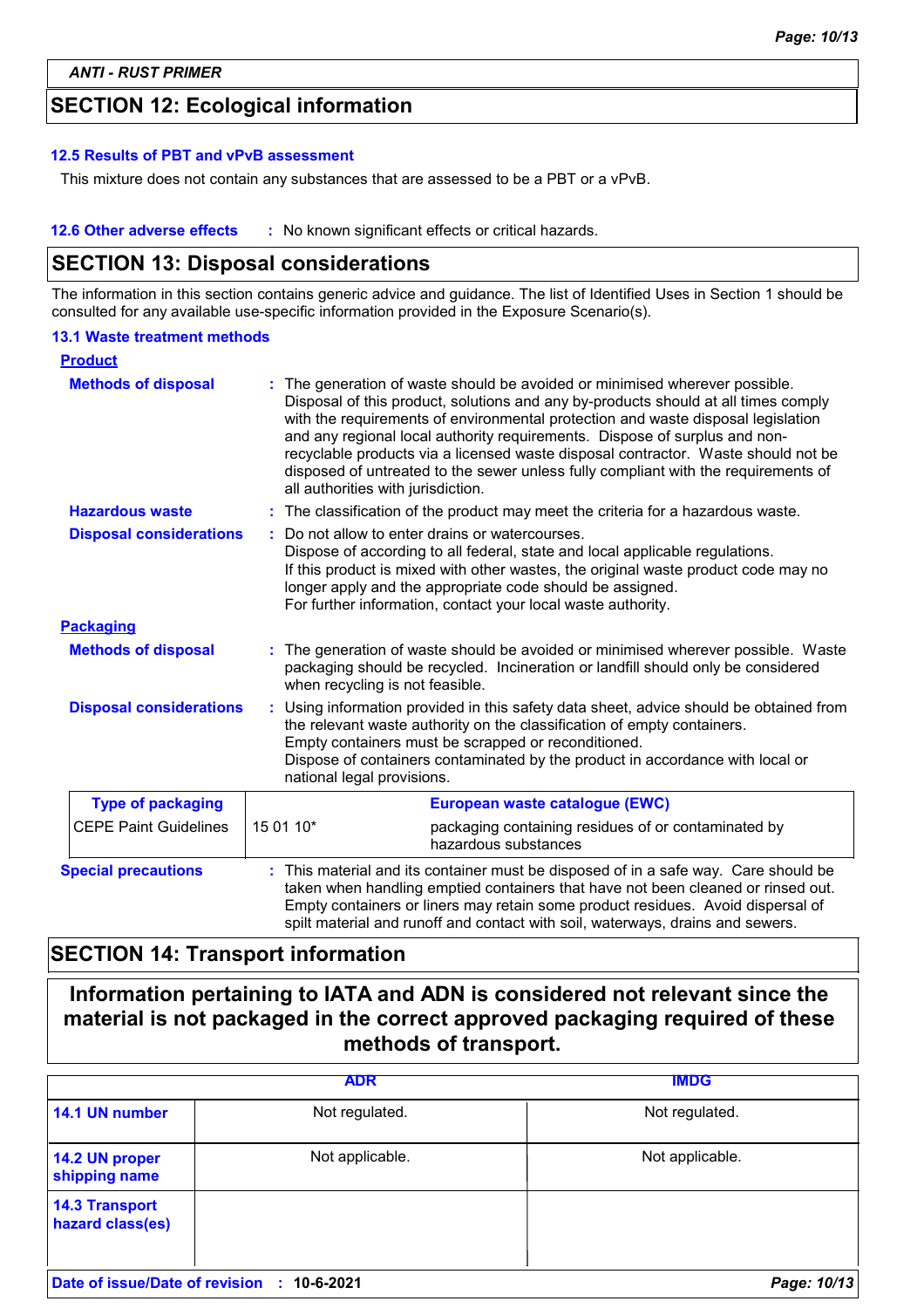| <b>ANTI - RUST PRIMER</b> |  |  |  |
|---------------------------|--|--|--|
|                           |  |  |  |

 $\overline{\phantom{a}}$ 

| <b>Class</b>                                                            | Not applicable.                                                                                                                                                                                                        | Not applicable. |
|-------------------------------------------------------------------------|------------------------------------------------------------------------------------------------------------------------------------------------------------------------------------------------------------------------|-----------------|
| <b>Subsidiary class</b>                                                 |                                                                                                                                                                                                                        |                 |
| <b>14.4 Packing group</b>                                               | Not applicable.                                                                                                                                                                                                        | Not applicable. |
| 14.5<br><b>Environmental</b><br>hazards                                 |                                                                                                                                                                                                                        |                 |
| <b>Marine pollutant</b>                                                 | No.                                                                                                                                                                                                                    | No.             |
| <b>Marine pollutant</b><br><b>substances</b>                            |                                                                                                                                                                                                                        | Not available.  |
| <b>14.6 Special</b><br>precautions for<br>user                          | Transport within user's premises: always<br>transport in closed containers that are upright<br>and secure. Ensure that persons transporting<br>the product know what to do in the event of an<br>accident or spillage. |                 |
| <b>HI/Kemler number</b>                                                 | Not available.                                                                                                                                                                                                         |                 |
| <b>Emergency</b><br>schedules (EmS)                                     |                                                                                                                                                                                                                        | Not applicable. |
| <b>14.7 Transport in bulk</b><br>according to IMO<br><b>instruments</b> | : Not applicable.                                                                                                                                                                                                      |                 |
| <b>Additional</b><br>information                                        |                                                                                                                                                                                                                        |                 |
|                                                                         | <b>SECTION 15: Regulatory information</b>                                                                                                                                                                              |                 |
|                                                                         | 15.1 Safety, health and environmental regulations/legislation specific for the substance or mixture                                                                                                                    |                 |
|                                                                         | EU Regulation (EC) No. 1907/2006 (REACH)                                                                                                                                                                               |                 |
|                                                                         | <b>Annex XIV - List of substances subject to authorisation</b>                                                                                                                                                         |                 |
| <b>Annex XIV</b>                                                        | None of the components are listed, or the component present is below its threshold.                                                                                                                                    |                 |
|                                                                         | <b>Substances of very high concern</b>                                                                                                                                                                                 |                 |
|                                                                         | None of the components are listed, or the component present is below its threshold.                                                                                                                                    |                 |

**VOC for Ready-for-Use Mixture :** Not applicable. **Other EU regulations Annex XVII - Restrictions : Not applicable. on the manufacture, placing on the market and use of certain dangerous substances, mixtures and articles Ozone depleting substances (1005/2009/EU)** Not listed.

### **Prior Informed Consent (PIC) (649/2012/EU)**

Not listed.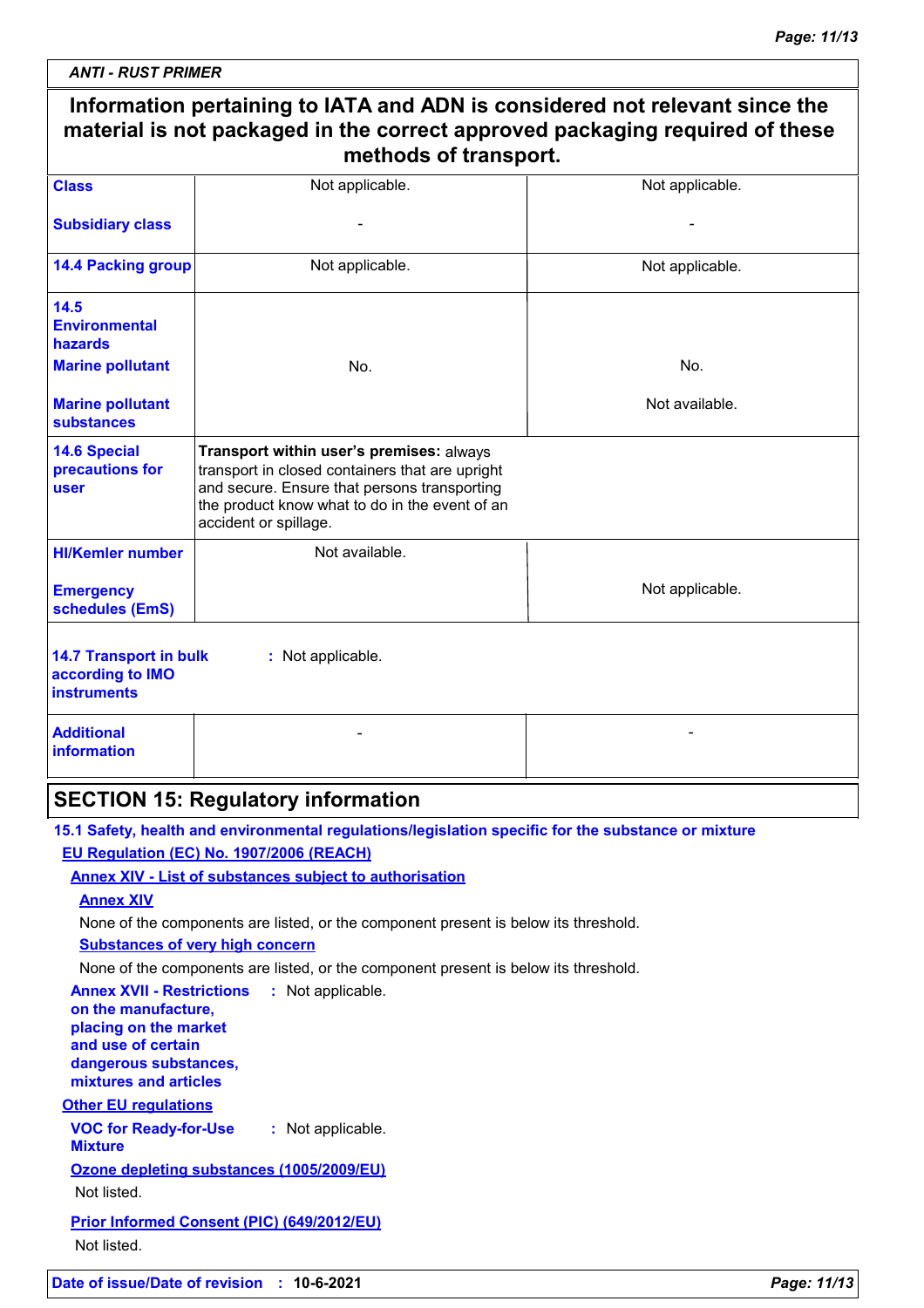### **SECTION 15: Regulatory information**

#### **Seveso Directive**

This product is not controlled under the Seveso Directive.

#### **International regulations**

**Chemical Weapon Convention List Schedules I, II & III Chemicals**

Not listed.

#### **Montreal Protocol**

Not listed.

**Stockholm Convention on Persistent Organic Pollutants** Not listed.

**Rotterdam Convention on Prior Informed Consent (PIC)**

Not listed.

**UNECE Aarhus Protocol on POPs and Heavy Metals** Not listed.

#### **15.2 Chemical safety assessment**

**:** No Chemical Safety Assessment has been carried out.

### **SECTION 16: Other information**

**CEPE code :** 1

 $\nabla$  Indicates information that has changed from previously issued version.

**Abbreviations and acronyms :** ATE = Acute Toxicity Estimate CLP = Classification, Labelling and Packaging Regulation [Regulation (EC) No. 1272/2008] DMEL = Derived Minimal Effect Level DNEL = Derived No Effect Level EUH statement = CLP-specific Hazard statement N/A = Not available PBT = Persistent, Bioaccumulative and Toxic PNEC = Predicted No Effect Concentration RRN = REACH Registration Number SGG = Segregation Group vPvB = Very Persistent and Very Bioaccumulative

#### **Procedure used to derive the classification according to Regulation (EC) No. 1272/2008 [CLP/GHS]**

| <b>Classification</b>   | <b>Justification</b> |
|-------------------------|----------------------|
| Skin Sens. 1, H317      | l Calculation method |
| Aquatic Chronic 3, H412 | Calculation method   |

#### **Full text of abbreviated H statements**

| H301        | Toxic if swallowed.                                   |
|-------------|-------------------------------------------------------|
| H310        | Fatal in contact with skin.                           |
| H314        | Causes severe skin burns and eye damage.              |
| <b>H317</b> | May cause an allergic skin reaction.                  |
| H318        | Causes serious eye damage.                            |
| H330        | Fatal if inhaled.                                     |
| H400        | Very toxic to aquatic life.                           |
| H410        | Very toxic to aquatic life with long lasting effects. |
| H412        | Harmful to aquatic life with long lasting effects.    |

**Full text of classifications [CLP/GHS]**